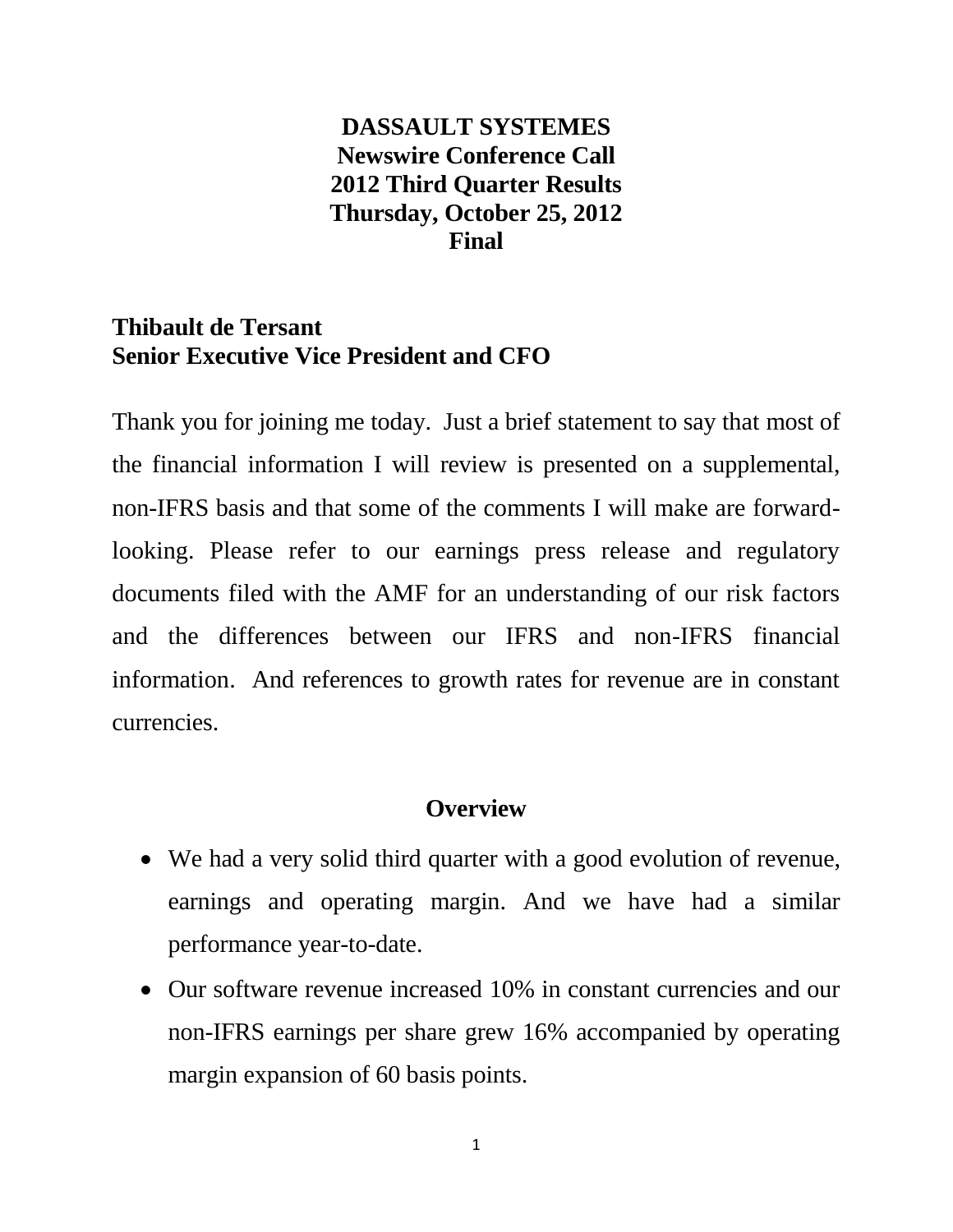- Just as we saw in the second quarter our new business dynamic was reflected in both new licenses revenue growth of 10%, and in the growth in rental revenue of 14%.
- Our third quarter financial results are well aligned with consensus analysts' estimates. Total revenue was  $\epsilon$ 505 million compared to the consensus estimate of  $\epsilon$ 503 million and our non-IFRS earnings per share was  $\epsilon$ 0.89, compared to the consensus of  $\epsilon$ 0.84.

#### **Financial Objectives**

Turning to our updated financial objectives: While we have clearly seen signs of the macroeconomic slowing in our own businesses, we also see good interest from companies in key areas, so we are upgrading our guidance for the full year. Our revenue objective is  $\epsilon$ 2.02 to  $\epsilon$ 2.03 billion, representing growth of 9 to 10% in constant currencies, and a new revenue milestone; and our EPS objective is  $\epsilon$ 3.30 to  $\epsilon$ 3.35, a growth target of 13 to 15%. We also anticipate operating margin growth of about 100 basis points to 31.4%.

And for the fourth quarter, we are estimating revenue growth of 6 to 8% in constant currencies, operating margin of 34 to 35% and earnings per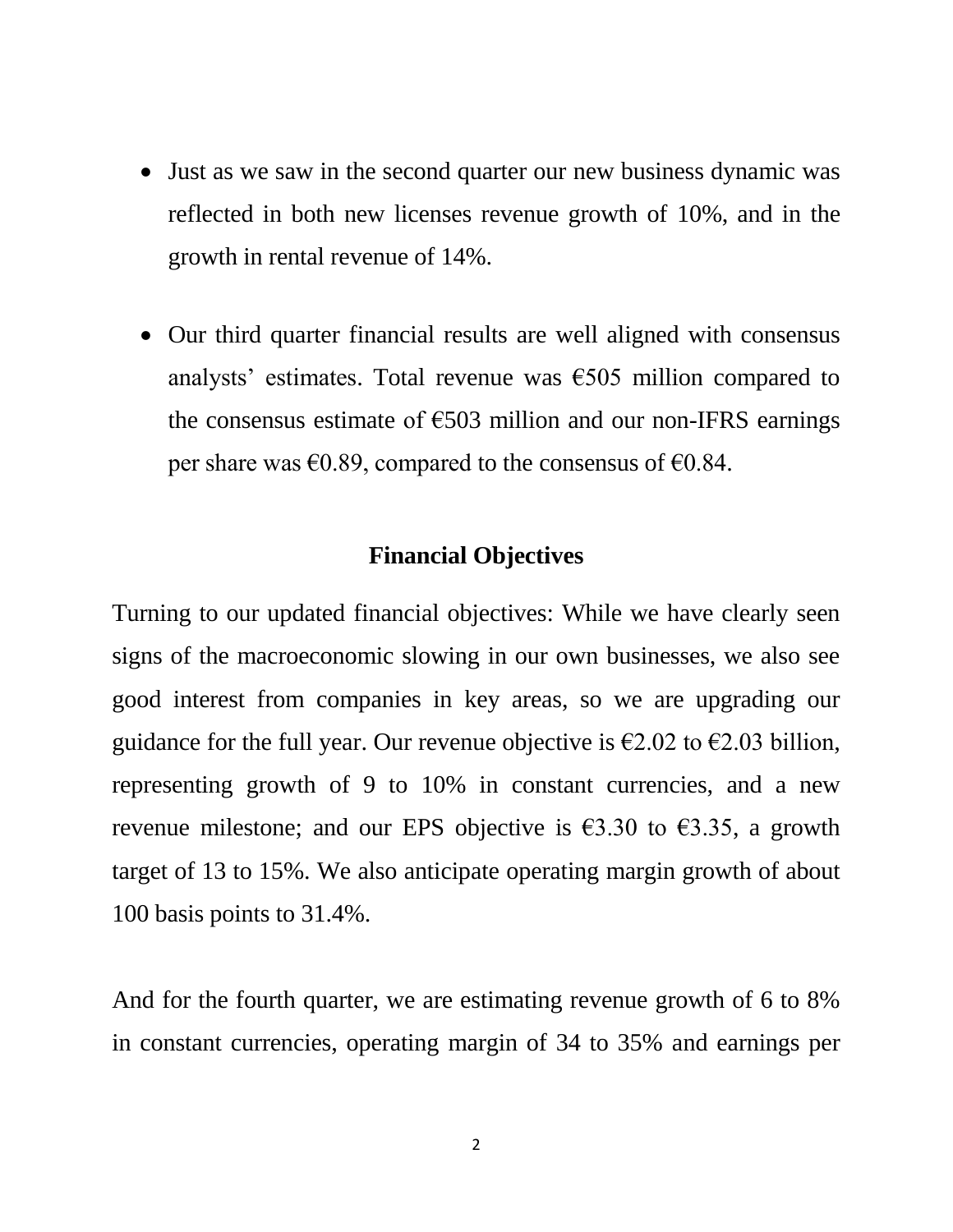share growth of 9 to 15%. Our financial objectives are given on a non-IFRS basis.

Now, let me now share some further highlights from the quarter.

# **Regional Review**

Turning to a regional review first, Asia continued its trajectory of good performances, with revenues increasing 18% in the quarter and 14% yearto-date in constant currencies. Asia is benefiting from both a more dynamic Japan compared to 2011 and growth across several countries, led by China.

Higher growth countries globally saw revenue growth of about 20% in constant currencies in the quarter.

In the Americas, total revenue increased 13% in constant currencies. The quarter showed some improvement, with a number of our brands contributing to the growth. Year-to-date Americas grew 7% in constant currencies.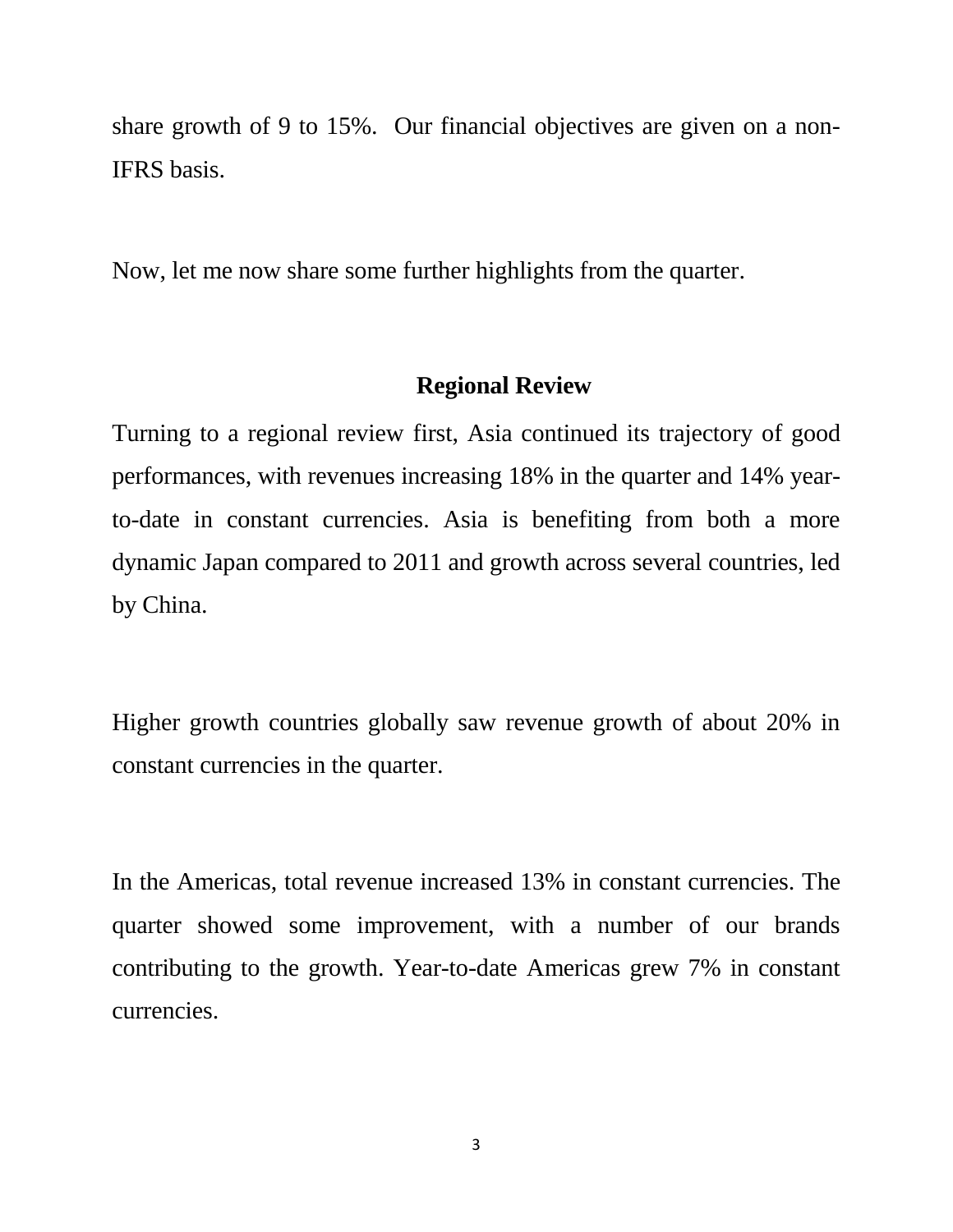Growth moderated in Europe this quarter to 3%, reflecting both a strong year-ago comparison and some softness in different regional markets, most notably Southern Europe. Year-to-date growth in Europe is 10% in constant currencies.

### **Business Highlights**

Our customer highlights this quarter illustrate clients investing to drive innovation, to extend their global efficiency, and on projects providing a quick return on investment.

- In the automotive industry, AVTOVAZ has selected CATIA to help accelerate its transformation – by enabling multiple car production programs at the same time and by improving its car design and engineering processes with CATIA's digital mock-up capabilities.
- In high tech, Pegatron has select CATIA and ENOVIA V6 to increase its global efficiency by reducing the cycle time for design and manufacturing − very critical issues given its role as one of the largest providers of design and manufacturing services to the world's leading high tech companies.
- In retail, Fossil, a well known American clothing and accessories retailer, is using ENOVIA V6 to drive innovation and global efficiency.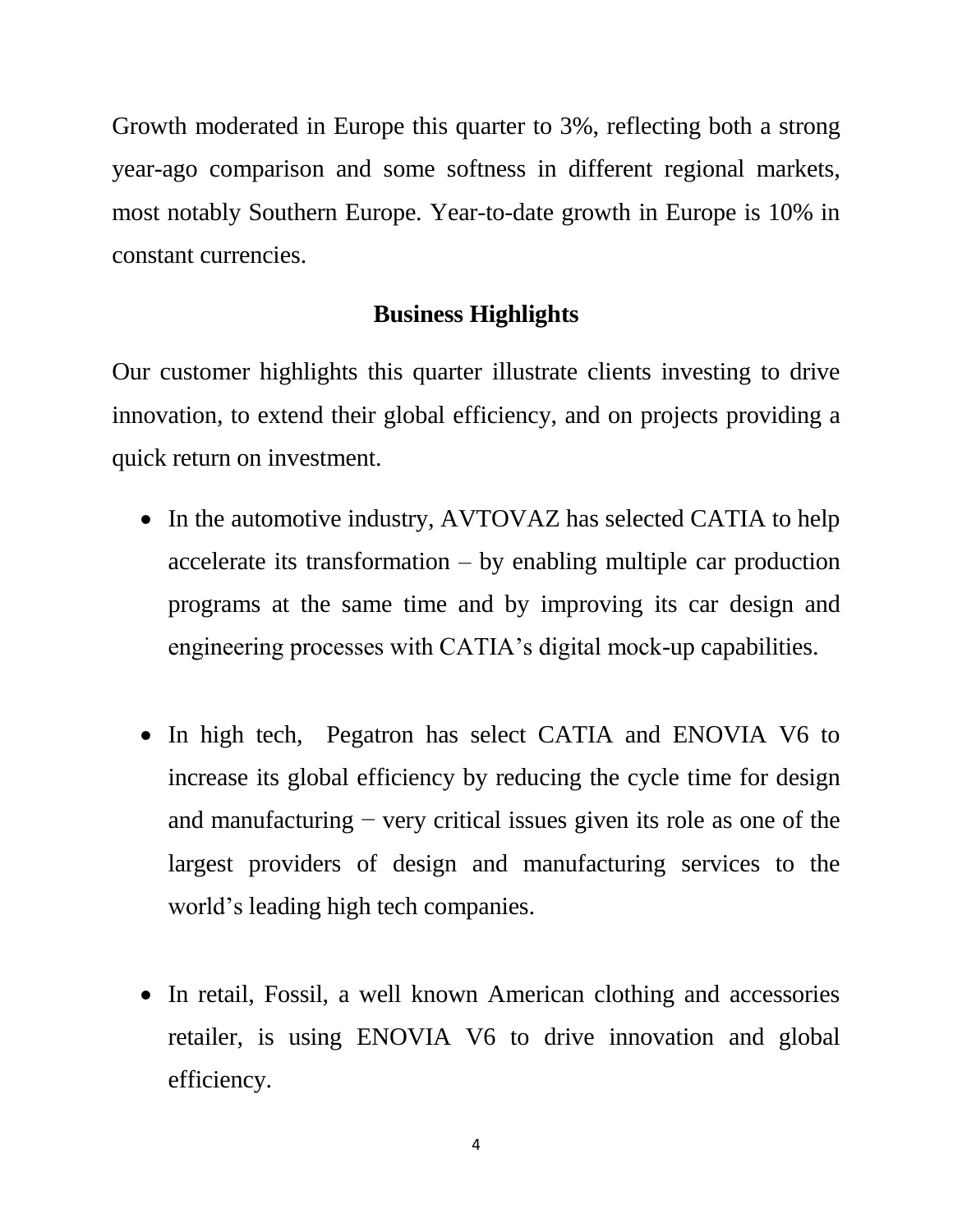- In mobile phones, Samsung is using SIMULIA to simulate finger usage on its phones to better understand the ergonomics and interaction of human-device interaction.
- Coming back to Russia, NIAEP, the leading Russian nuclear power plant and construction company, has selected DELMIA, CATIA and ENOVIA V6 to reduce construction time and costs while improving quality and safety.

# **2012: Launch of Industry Solution Experiences Strategy**

2012 is the launch of our Industry Solution Experiences strategy. We have two principle goals:

- First, to bring more value to customers by targeting very precisely their key priorities and by offering a multi-brand approach where we have done all the work to combine the appropriate capabilities and technologies together.
- Second, to simplify deployments, and in turn help them achieve a faster return on their investment and a better experience.